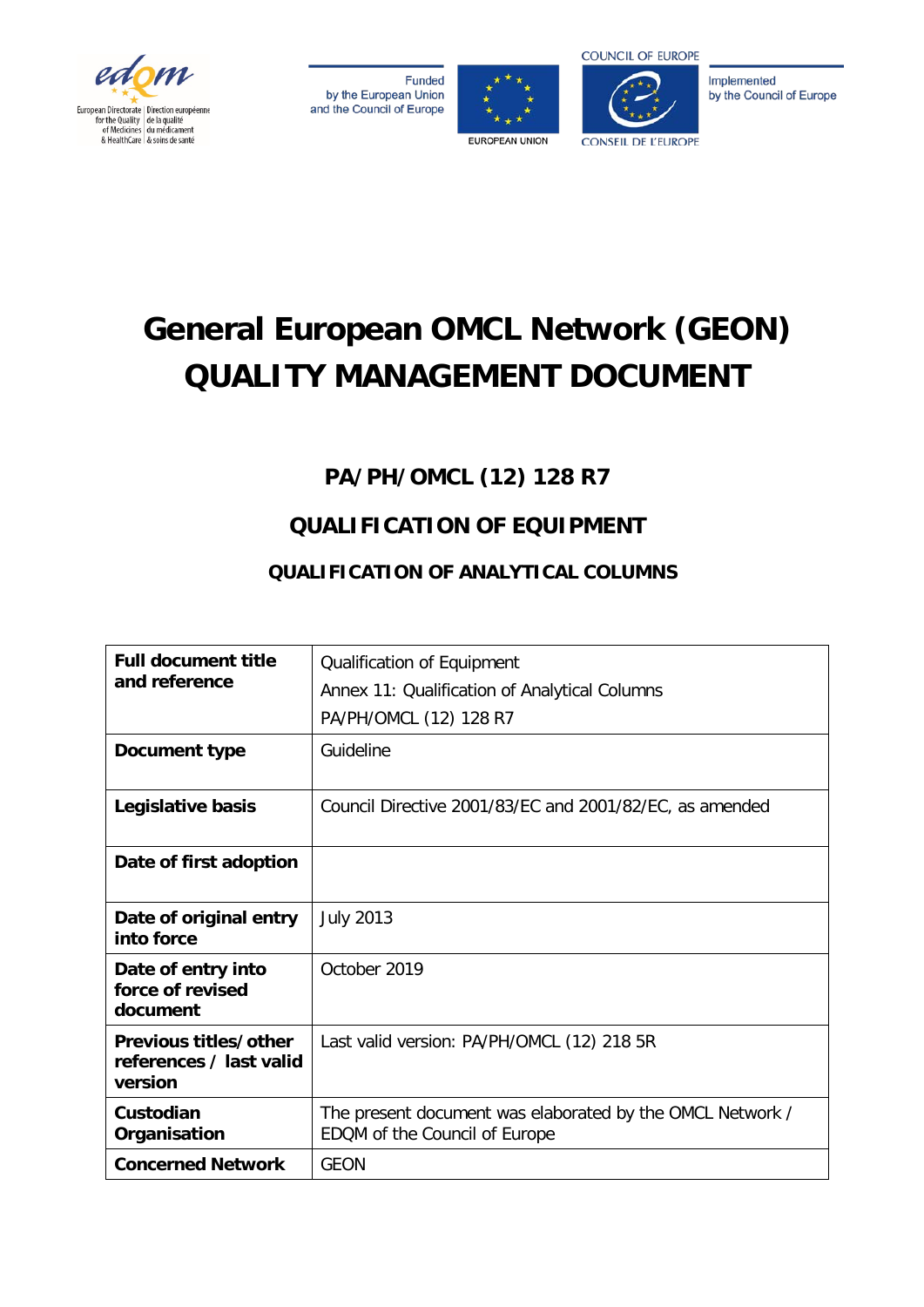### **ANNEX 11 OF THE OMCL NETWORK GUIDELINE "QUALIFICATION OF EQUIPMENT"**

# **QUALIFICATION OF ANALYTICAL COLUMNS**

Note: Mandatory requirements in this guideline and its annexes are defined using the terms "shall" or "must". The use of "should" indicates a recommendation. For these parts of the text other appropriately justified approaches are acceptable. The term "can" indicates a possibility or an example with non-binding character.

### **1. INTRODUCTION**

The present document outlines the general principles for the qualification of analytical columns used within OMCLs. Analytical columns are considered to be reagents, and as an essential part of the chromatographic system (Ph. Eur. Chapters 2.2.28, 2.2.29), they can influence the results obtained (ISO/IEC 17025:2017, Chapter 6.4 Equipment, point 6.4.1). For this reason, qualification of analytical columns should be carried out whenever considered necessary by the OMCL.

The OMCL is responsible for defining a suitable qualification scheme for use during the life cycle of the column, depending, for example, on the intended purpose and the frequency of use.

## **2. SCOPE**

This document describes the requirements and general criteria for the qualification of analytical columns used in Liquid Chromatography (LC, UHPLC) and Gas Chromatography (GC) procedures.

It can be used as guidance by OMCLs when planning, performing and documenting the qualification process, upon receipt and during the life cycle of analytical columns.

Exemplary procedures provided in Annexes 1 and 2 have non-binding character. They can be helpful when carrying out the required qualification. Nevertheless, it is left to the professional judgment and background experience of each OMCL to apply the most suitable procedure, in order to prove that the analytical columns are suitable for their intended use.

### **3. GLOSSARY AND DEFINITIONS**

The terminology used in this document is consistent with that used in Ph. Eur. Chapter 2.2.46 "Chromatographic separation techniques".

### **4. CONSIDERATIONS FOR QUALIFICATION UPON PURCHASING**

Incoming columns shall be verified for physical damage due to shipping, for compliance with the purchase order and for completeness of the documentation.

The OMCL shall retain records related to the management of columns for the applicable requirements described in ISO 17025:2017 clause 6.4.13.

### **5. INITIAL QUALIFICATION**

The analytical column can be appropriately qualified before use by the OMCL according to a predefined procedure. This can be performed on receipt or, at the latest, prior to first use.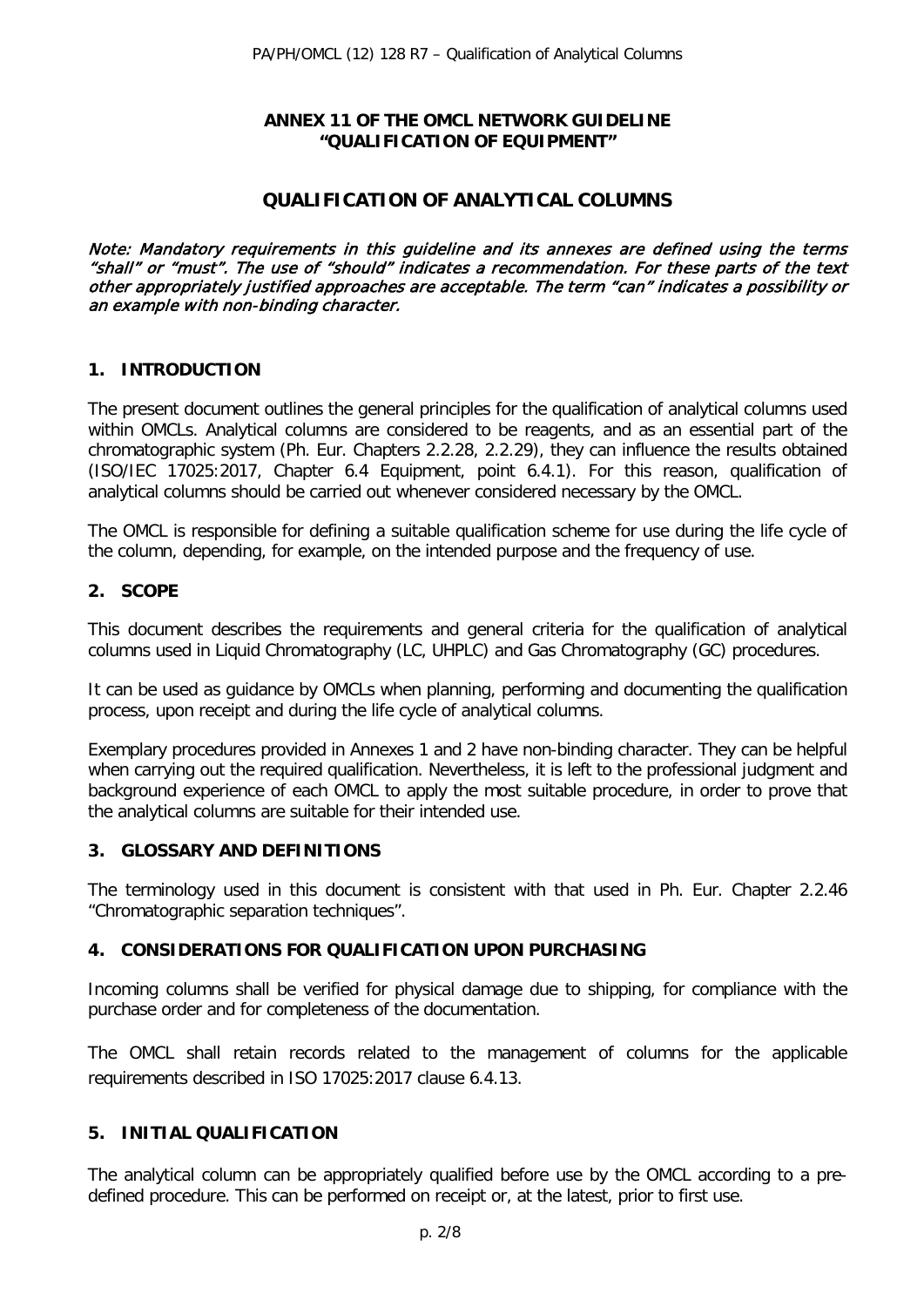Initial column qualification, if carried out, should be documented in a suitable qualification record (including, e.g. date of qualification, reference to the procedure for qualification, reference materials or reagents used, results, chromatographic equipment used, pass/fail conclusion, etc.). This record can be used to make a complaint in cases where the column does not comply with the manufacturer's specification.

Verification of column performance can be done using one or more of the following approaches:

a) by testing the column in the same conditions as given in the quality control leaflet provided by the manufacturer. The same parameters have to be checked and the results have to be compared with the manufacturer's results. Alternatively, other test mixtures may be used.

b) If the column is used only for specific test methods, it might be appropriate to perform the qualification with the system suitability test described for the test method.

c) Alternatively, columns with similar stationary phases can be qualified using a general test mixture/procedure.

### **Qualification parameters**

It is the responsibility of the OMCL to choose the most appropriate procedure, parameters and acceptance criteria. These should be appropriate to the intended use of the column. These parameters can include resolution, symmetry factor, theoretical plates, etc. Some typical limits are given as examples in Annexes 1 and 2.

# **6. PERIODICAL QUALIFICATION**

The qualification of the columns can be performed periodically using the same test compounds/procedure. A systematic record of the qualification results should be maintained in the laboratory.

### **Qualification procedure**

At least one of the procedures chosen for initial qualification can be applied for periodical qualification. The first chromatogram obtained with a new column in the laboratory can serve as a reference of column performance at the initial time point and used as a reference for subsequent verifications. Slight variations can be observed on chromatograms due to different LC or GC configuration of the equipment (e.g. dead volumes), operating environment, system electronics, etc. These can be taken into consideration whenever the acceptance criteria are set in-house.

### **Frequency of qualification**

The laboratory can define and document the frequency of qualification whenever periodic qualification is considered appropriate and useful. The frequency depends on the use of the column (e.g. routine or "spot" analysis). For instance, a qualification according to section 5 (above) could be performed at fixed time intervals (e.g. once a year) or depending on the extent of use, e.g. after a defined number of injections.

### **Qualification records**

A record of the qualification results can help the user to monitor the column performance over time and inform the decision to discard it. A column is considered suitable for the intended use when the acceptance/system suitability criteria are met.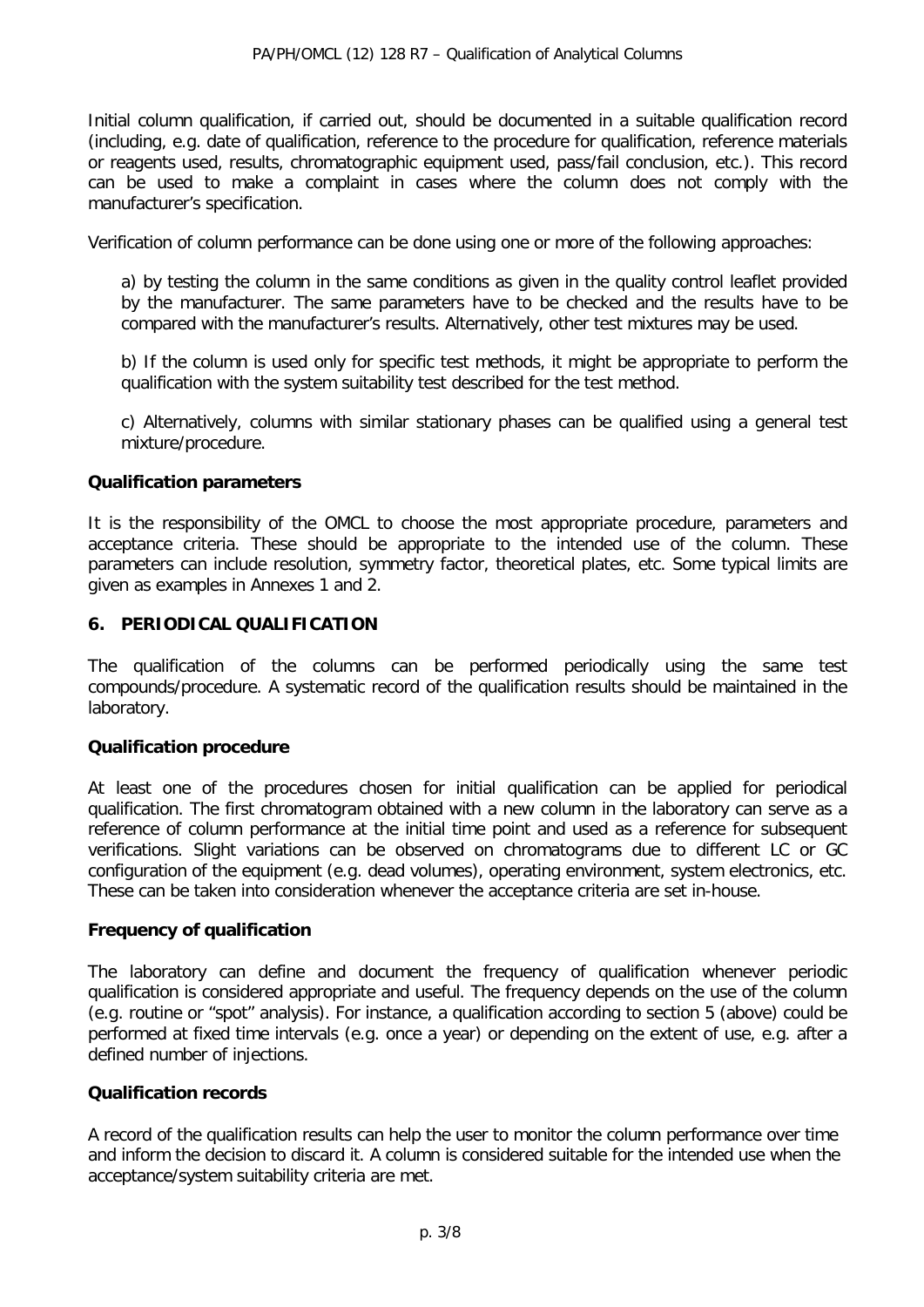# **7. IN-USE QUALIFICATION**

In-use qualification corresponds to the system suitability test for the method used. It shall be performed on a regular basis before each test and/or during the sequence of injections.

The procedure (e.g. mobile phase) and the number of samples injected can contribute to the degradation of the stationary phase. This information should be traceable for each column, including, for example, the following information: samples analysed and matrix for finished products, chromatography conditions (mobile phase, temperature, pH value…), storage conditions, etc.

# **8. EXAMPLE PROCEDURES FOR QUALIFICATION OF ANALYTICAL COLUMNS**

Most of the examples given below in Annexes 1 and 2 are qualification procedures provided by manufacturers.

The parameters tested for the compliance of the column performance qualification should be calculated and reported as defined by Ph. Eur. Chapter 2.2.46.

Consider any differences that might occur between the parameters defined in the manufacturer specification or instrument default calculations and the requirements of Ph. Eur. Chapter 2.2.46. (Note: the tailing factor calculated by the instrument software is quite often USP tailing by default).

## **9. REFERENCES**

- 1) ISO/IEC 17025:2017 General requirements for the competence of testing and calibration laboratories.
- 2) Ph. Eur. Chapter 2.2.28. "Gas chromatography".
- 3) Ph. Eur. Chapter 2.2.29 "Liquid chromatography".
- 4) Ph. Eur. Chapter 2.2.46 "Chromatographic separation techniques".
- 5) Column performance test mixture for liquid chromatography standard reference material 870. NIST.
- 6) HPLC column classification. USP Pharmacopeia Forum, Vol. 31(2).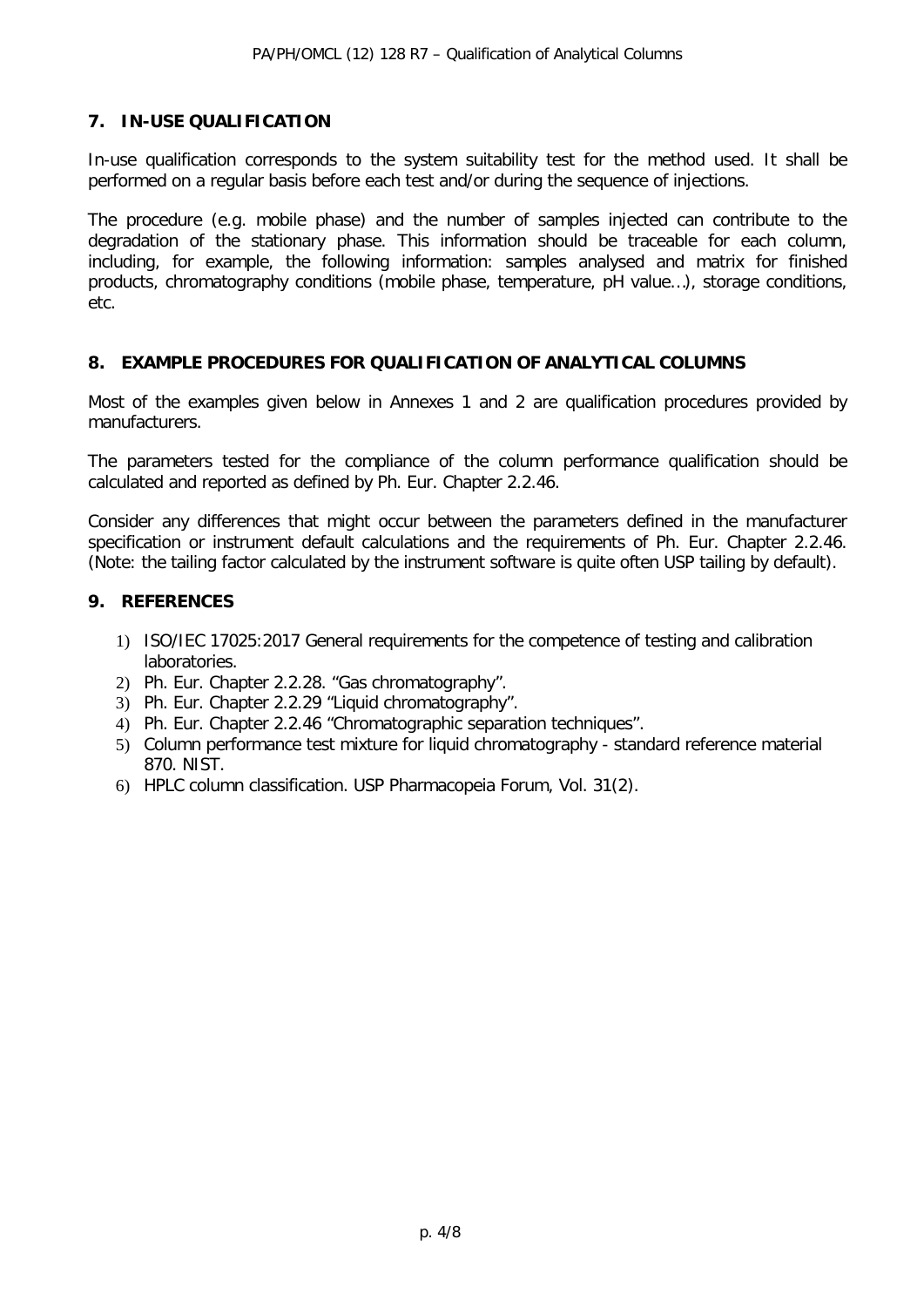# **TABLE 1: EXAMPLES FOR QUALIFICATION OF ANALYTICAL COLUMNS FOR LC**

The chromatographic conditions provided below are applicable to a column size of 250 mm (length)  $\times$  4.6 mm (diameter). Where a column with other dimensions is used, the chromatographic conditions have to be adjusted according to Ph. Eur. chapter 2.2.46.

| TYPE of COLUMN                                                  | Chromatographic settings:                                                                                                                                                        | Test mixture of:<br>(solvent mobile phase)                                                                                | Acceptance criteria                                                                                                                                                                                                                                |  |
|-----------------------------------------------------------------|----------------------------------------------------------------------------------------------------------------------------------------------------------------------------------|---------------------------------------------------------------------------------------------------------------------------|----------------------------------------------------------------------------------------------------------------------------------------------------------------------------------------------------------------------------------------------------|--|
| RP-LC C-8 and C-18<br>(also appropriate for<br>$C-4$ ).         | Mobile phase:<br>$acetonitrile:water = 58:42$<br>$v/v$ %<br>Flow: 1.0 mL/min<br>Detection: 254 nm<br>Temperature: room<br>temperature<br>Injection volume: 5 µL                  | Uracil: 0.005 mg/mL<br>Toluene: 4.0 mg/mL<br>Phenol: 0.7 mg/mL<br>N, N-diethyl-m-<br>toluamide: 0.6 mg/mL                 | $A_s = 0.8$ to 1.5<br>$R_s$ > 1.5 (between<br>adjacent peaks)<br>$N$ (toluene) > 3000<br><b>a</b> phenol/toluene and a <sub>N,N-diethyl-m-</sub><br>toluamide/toluene $\geq 1.5$<br>Uracil - indicator for the<br>hold-up time $(t_M)$             |  |
| RP-LC CN                                                        | Mobile phase:<br>$methanol:water =$<br>70:30 v/v %<br>Flow: 1.0 mL/min<br>Detection: 254 nm<br>Temperature: room<br>temperature<br>Injection volume: 5 µL                        | Uracil: 10 µg/mL<br>Phenol: 200 µg/mL<br>Toluene: 800 µg/mL<br>4-Cl-nitrobenzene:<br>25 µg/mL<br>Naphthalene:<br>40 µg/mL | $A_s = 0.8$ to 1.5<br>$N$ (Naphthalene) > 3000<br>$R_s \geq 1.5$ (between<br>adjacent peaks)<br>Uracil - indicator for the<br>hold-up time $(t_M)$                                                                                                 |  |
| RP-LC PHENYL<br>(phenyl propyl and<br>phenyl hexyl)             | Mobile phase:<br>$acetonitrile:water = 65:35$<br>$V/V$ %<br>Flow: 1.0 mL/min<br>Detection: 254 nm<br>Temperature: room<br>temperature<br>Injection volume: 1 µL                  | Uracil: 0.01 mg/mL<br>Acetophenone:<br>$0.22$ mg/mL<br>Toluene: 9.42 mg/mL<br>Naphthalene:<br>9.42 mg/mL                  | $A_s = 0.8$ to 1.5<br>(between<br>1.5<br>$R_{S}$<br>$\geq$<br>adjacent peaks)<br>$N$ (Naphthalene) > 3000<br><b>C</b> acetophenone/toluene<br>and<br>$\sigma$ toluene/naphthalene $\geq 1.5$<br>Uracil - indicator for the<br>hold-up time $(t_M)$ |  |
| NP-LC (for Si, NH <sub>2</sub> ,<br>NO <sub>2</sub> , Diol, CN) | Mobile phase:<br>hexane: ethanol $R =$<br>95:5 v/v %<br>Flow: 1.0 mL/min<br>Detection: 254 nm<br>Temperature: room<br>temperature<br>Injection volume: 5 µL                      | Toluene: 1.0 mg/mL<br>Diethyl phthalate:<br>$1.0$ mg/mL<br>Dimethyl phthalate:<br>$1.0$ mg/mL                             | $A_s = 0.8$ to 1.5<br>1.5<br>(between<br>$R_{S}$<br>$\geq$<br>adjacent peaks)<br>N > 3000<br>Cldiethyl phthalate/dimethyl phthalate ≥<br>1.5<br>Toluene - indicator for the<br>hold-up time $(t_M)$                                                |  |
| <b>STRONG AND WEAK</b><br>CATION-EXCHANGE<br>(SCX; WCX)         | Mobile phase: 0.15 M di-<br>ammonium hydrogen<br>phosphate buffer pH=6.0<br>Flow: 1.0 mL/min<br>Detection: 254 nm<br>Temperature: room<br>temperature<br>Injection volume: 10 µL | Uracil: 7 µg/mL<br>Cytosine: 7 µg/mL<br>(solvent: water)                                                                  | $A_s = 0.8$ to 1.5<br>N > 3000<br>$R_s > 1.5$<br>$q_{\text{uracil/cytosine}} \geq 1.5$                                                                                                                                                             |  |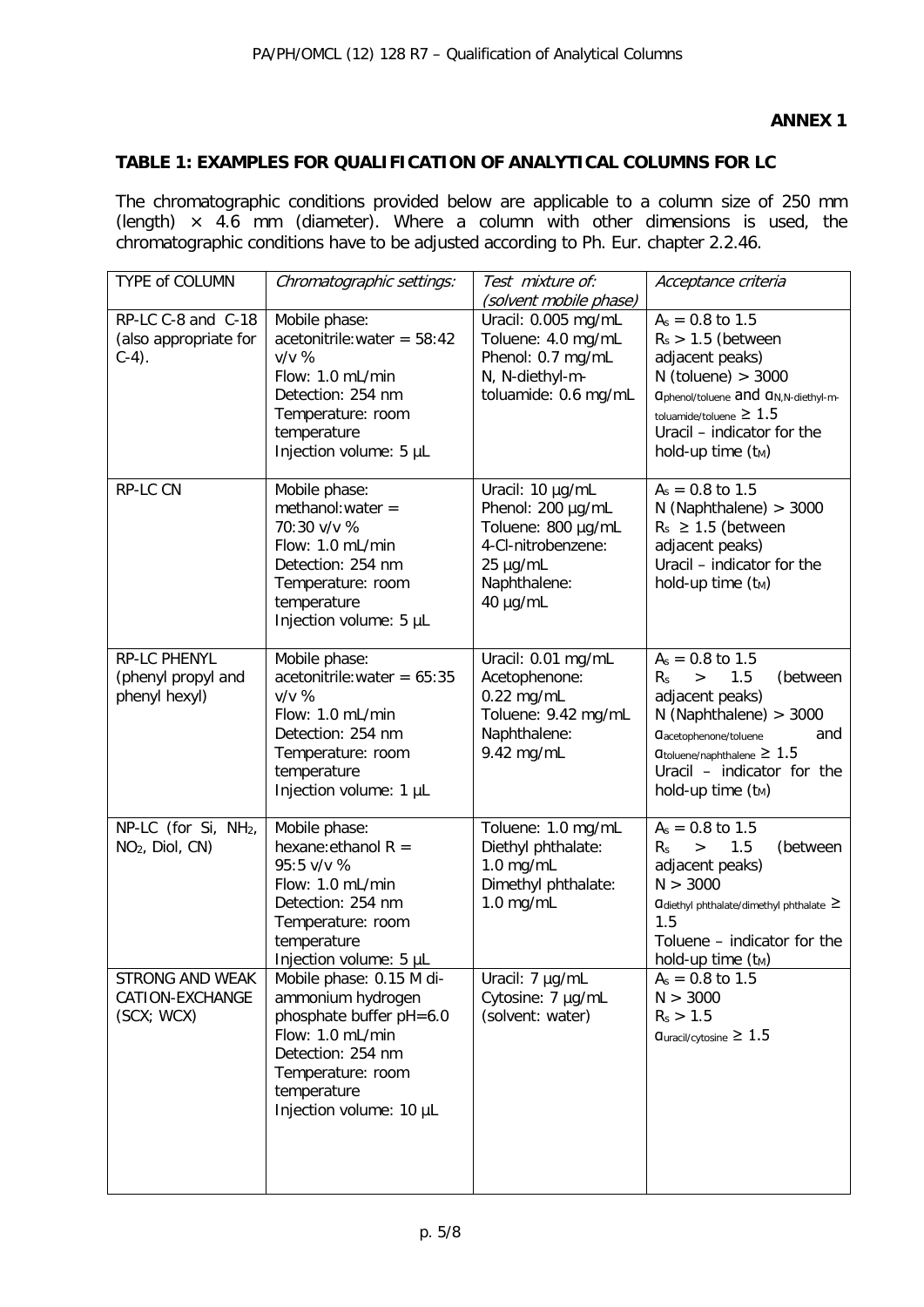| TYPE of COLUMN                                                                                                                                                                                                                                                                                                                                         | Chromatographic settings:                                                                                                                                                                                                                                                                                                                                                                                           | Test mixture of:<br>(solvent mobile phase)                                                                                                                                                                                      | Acceptance criteria                                                                                                                                                                                                                                                                                                                                                                             |  |  |
|--------------------------------------------------------------------------------------------------------------------------------------------------------------------------------------------------------------------------------------------------------------------------------------------------------------------------------------------------------|---------------------------------------------------------------------------------------------------------------------------------------------------------------------------------------------------------------------------------------------------------------------------------------------------------------------------------------------------------------------------------------------------------------------|---------------------------------------------------------------------------------------------------------------------------------------------------------------------------------------------------------------------------------|-------------------------------------------------------------------------------------------------------------------------------------------------------------------------------------------------------------------------------------------------------------------------------------------------------------------------------------------------------------------------------------------------|--|--|
| <b>STRONG AND WEAK</b><br>ANION-EXCHANGE<br>COLUMNS (SAX;<br>WAX)                                                                                                                                                                                                                                                                                      | Mobile phase: 0.05 M<br>sodium di-hydrogen<br>phosphate buffer pH=3.0<br>Flow: 1.0 mL/min<br>Detection: 254 nm<br>Temperature: room<br>temperature<br>Injection volume: 10 µL                                                                                                                                                                                                                                       | Uridine: 7 µg/mL<br>Uridine<br>monophosphate:<br>7 µg/mL                                                                                                                                                                        | $A_s = 0.8$ to 1.5<br>N > 3000<br>$R_s > 1.5$<br>≥<br><b>Quridine/uridine</b><br>monophosphate<br>1.5                                                                                                                                                                                                                                                                                           |  |  |
| QUALIFICATION OF<br><b>CHIRAL COLUMNS</b>                                                                                                                                                                                                                                                                                                              |                                                                                                                                                                                                                                                                                                                                                                                                                     | It is recommended to<br>test this column type<br>with a test mixture<br>according to the QC<br>certificate<br>$\Omega$<br>the<br>manufacturer.                                                                                  | <b>Results</b><br>should<br>be<br>compared with those<br>in.<br>the QC chromatogram of<br>the manufacturer.                                                                                                                                                                                                                                                                                     |  |  |
| SIZE-EXCLUSION<br><b>COLUMNS</b><br>A very widely-used<br>column in the<br>quality control of<br>therapeutic proteins<br>(e.g.<br>immunoglobulin<br>monographs 0338<br>and 0918 and<br>albumin monograph<br>0255) is based on<br>hydrophilic silica gel<br>for chromatography<br>R with a<br>fractionation range<br>for protein of 10000<br>to 500000. | Mobile phase: dissolve<br>4.873 g disodium hydrogen<br>phosphate dihydrate R,<br>1.741 g sodium dihydrogen<br>phosphate monohydrate R<br>and 11.688 g sodium<br>chloride R in 1 L of water<br>R.<br>Column dimensions:<br>- 10 $\mu$ m particle size: $I =$<br>600 mm, I.D.: 7.5 mm<br>- 5 $\mu$ m particle size: $I =$<br>300 mm, I.D.: 7.5 mm<br>Flow rate: 0.5 mL/min<br>Detection: 280 nm<br>Inj. Volume: 20 µL | Thyroglobulin (bovine,<br>MW 670,000): 5.0 g/L<br>γ-Globulin (bovine,<br>MW 158,000): 5.0 g/L<br>Ovalbumin (chicken,<br>MW 44,000): 5.0 g/L<br>Myoglobin (horse, MW<br>17,000): 2.5 g/L<br>Vitamin B12 (MW<br>$1,350$ : 0.5 g/L | The elution order is<br>Thyroglobulin, γ-Globulin,<br>Ovalbumin, Myoglobin and<br>Vitamin B12. There may<br>be additional peaks<br>between Thyroglobulin and<br>γ-Globulin (γ-Globulin-<br>dimer peak) and in front of<br>thyroglobulin (aggregates<br>peak).<br>N (Vitamin B12): NLT<br>20,000<br>$As$ (Vitamin B12): 0.8 to<br>1.5<br>R <sub>s</sub> (Myoglobin/Ovalbumin):<br><b>NLT 2.5</b> |  |  |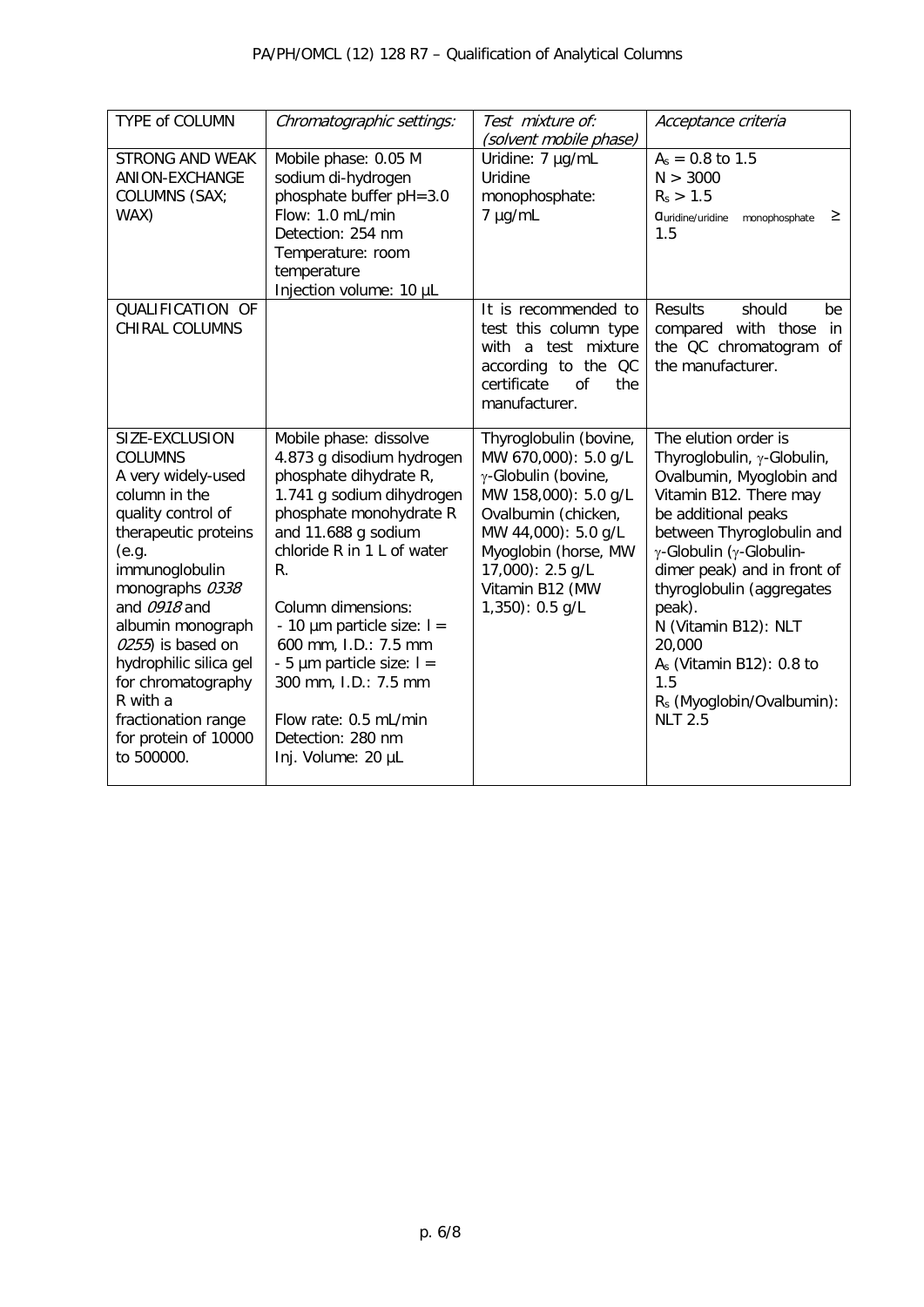# **TABLE 1: EXAMPLES FOR THE QUALIFICATION OF ANALYTICAL COLUMNS FOR GAS CHROMATOGRAPHY**

| TYPE of<br>COLUMN             | Chromatographic settings (FID<br>detector):                                                                                                                                                                                                                                                                                                                                                                                                                                                   | Test mixture of:<br>(solvent: methylene<br>chloride)                                                                                                                                                                                                                | Acceptance criteria                                                                                                                                                                                                  |  |
|-------------------------------|-----------------------------------------------------------------------------------------------------------------------------------------------------------------------------------------------------------------------------------------------------------------------------------------------------------------------------------------------------------------------------------------------------------------------------------------------------------------------------------------------|---------------------------------------------------------------------------------------------------------------------------------------------------------------------------------------------------------------------------------------------------------------------|----------------------------------------------------------------------------------------------------------------------------------------------------------------------------------------------------------------------|--|
| NON-POLAR                     | Narrow-bore columns (0.25 or 0.32<br>$mm$ ID):<br>Carrier gas: Helium<br>Linear gas rate: 20-25 cm/sec<br>Injection port temperature: 220°C<br>Oven temperature: 100-135°C<br>FID temperature: 220°C<br>Split ratio: 100:1 (5 ng of each<br>component is delivered onto the<br>column)<br>Injection volume: 1 µL<br>Wide-bore capillary columns (0.53<br>or 0.75 mm ID): Dilute the mixture<br>1:10 in methylene chloride and<br>inject 0.2 µL onto the column in<br>direct injection mode.   | 2-octanone: 0.5 mg/mL<br>Decane: 0.5 mg/mL<br>1-octanol: 0.5 mg/mL<br>2,6-dimethyl-phenole:<br>$0.5$ mg/mL<br>Undecane: 0.5 mg/mL<br>2,6-dimethylaniline:<br>$0.5$ mg/mL<br>Dodecane: 0.5 mg/mL<br>Tridecane: 0.5 mg/mL                                             | $A_s = 0.8$ to 1.5<br>Plates/metre (peak<br>with k between 5 and<br>7): requirements given<br>in Table2 (see below)<br>a between adjacent<br>peaks $\geq 1.5$<br>Methane -indicator for<br>the hold-up time $(t_M)$  |  |
| <b>MEDIUM</b><br><b>POLAR</b> | Narrow bore columns (0.25 or 0.32<br>$mm$ ID):<br>Carrier gas: Helium<br>Linear gas rate: 20-25 cm/sec<br>Injection port temperature: 220°C<br>Oven temperature: 100-135°C<br>FID temperature: 220°C<br>Split ratio: 100:1 (5 ng of each<br>component is delivered onto the<br>column)<br>Injection volume: 1 µL<br>Wide-bore capillary columns (0.53<br>or 0.75 mm ID): Dilute the mixture<br>1:10 with methylene chloride and<br>inject 0.2 µL onto the column in<br>direct injection mode. | N-decane: 0.5 mg/mL<br>N-dodecane: 0.5 mg/mL<br>N-tetradecane: 0.5 mg/mL<br>N-tridecane: 0.5 mg/mL<br>N-undecane: 0.5 mg/mL<br>1-octanol: 0.5 mg/mL<br>2-octanone: 0.5 mg/mL<br>2,6-dimethylaniline:<br>$0.5$ mg/mL<br>2.6-dimethyl-phenole:<br>$0.5$ mg/mL         | $A_s = 0.8$ to 1.5<br>Plates/metre (peak<br>with k between 5 and<br>7): requirements given<br>in Table 2 (see below)<br>a between adjacent<br>peaks $\geq 1.5$<br>Methane -indicator for<br>the hold-up time $(t_M)$ |  |
| <b>POLAR</b>                  | Narrow-bore columns (0.25 or 0.32<br>$mm$ ID):<br>Carrier gas: Helium<br>Linear gas rate: 20-25 cm/sec<br>Injection port temperature: 220°C<br>Oven temperature: 145-185°C<br>FID temperature: 220°C<br>Split ratio: 100:1 (5 ng of each<br>component is delivered onto the<br>column)<br>Injection volume: 1 µL<br>Wide-bore capillary columns (0.53<br>or 0.75 mm ID): Dilute the mixture                                                                                                   | N-eicosane: 0.5 mg/mL<br>N-heptadecane: 0.5 mg/mL<br>N-hexadecane: 0.5 mg/mL<br>N-octadecane: 0.5 mg/mL<br>N-pentadecane: 0.5 mg/mL<br>1-octanol: 0.5 mg/mL<br>2-octanone: 0.5 mg/mL<br>2,6-dimethylaniline:<br>$0.5$ mg/mL<br>2,6-dimethyl-phenole:<br>$0.5$ mg/mL | $A_s = 0.8$ to 1.5<br>Plates/metre (peak<br>with k between 5 and<br>7): requirements given<br>in Table 2 (see below)<br>a between adjacent<br>peaks $\geq 1.5$<br>Methane -indicator for<br>the hold-up time $(t_M)$ |  |